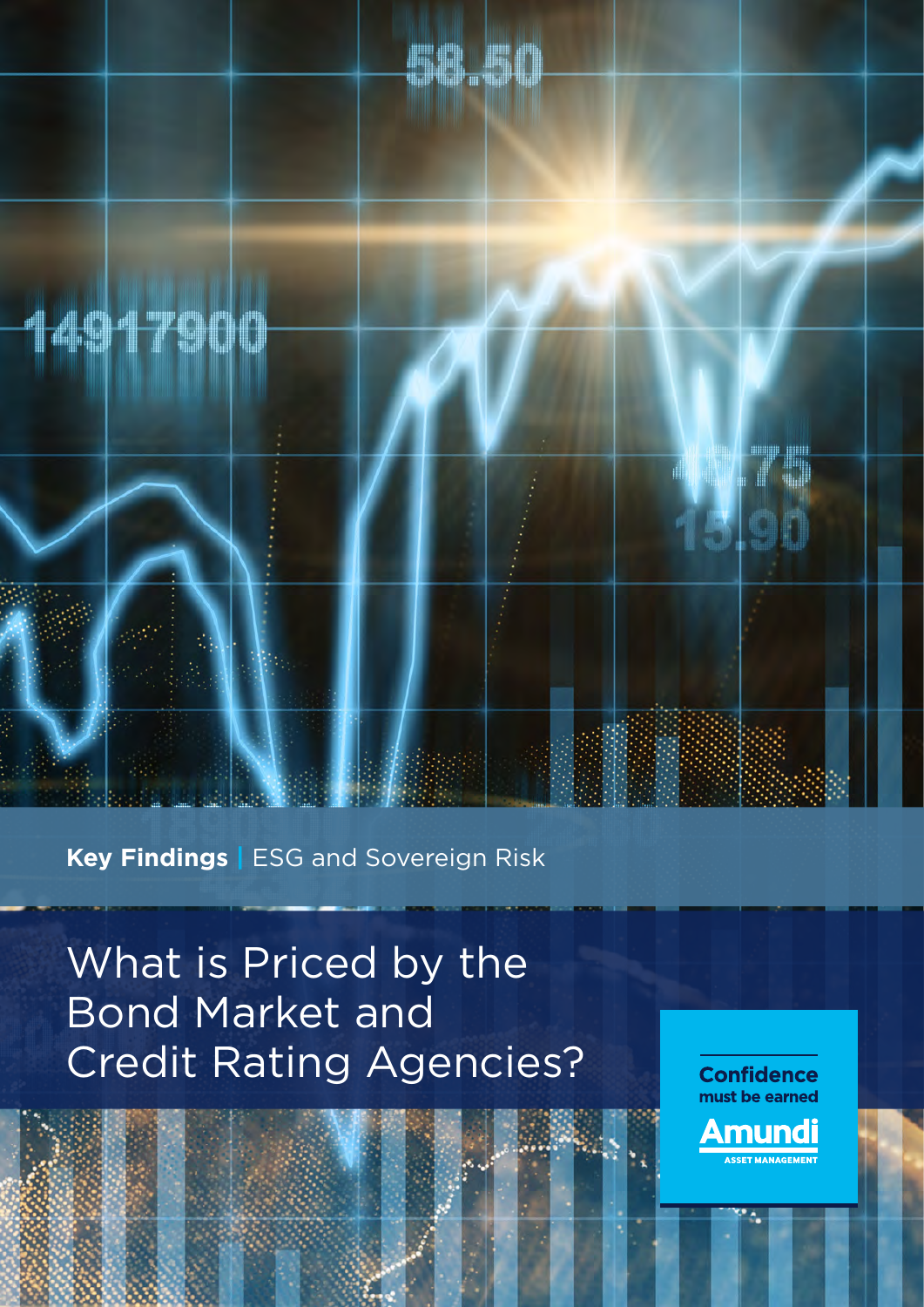# ESG and Sovereign Risk

#### What is Priced by the Bond Market and Credit Rating Agencies?

As recently as 10 years ago, ESG was considered a niche investment market reserved for the particularly conscientious investor. Fast-forwarding to today, ESG considerations have been placed firmly at the heart of the finance industry. Consumer awareness has risen with increasing attention paid not only to our individual carbon footprint, but also how it impacts upon society as a whole. Meanwhile international organisations have joined the call for legislation and in turn, policymakers and regulators have developed new rules. On the other side, asset managers, asset owners and investors have invested massively in ESG strategies.

One, oft ignored, aspect underpins this development; the emergence of extra-financial analysis. Whilst financial analysis relies on financial ratios, extra-financial analysis is dedicated to environmental, social and governance issues. This has meant that alternative data had to be developed to analyse issuers from a different angle. It is not uncommon to receive extra-financial ratings or information from ESG rating agencies that are completely at odds with the view provided by the credit rating agencies. The conflict between extrafinancial and financial analysis or ESG and credit ratings remains complex:



*"Since we observe a feedback loop between extrafinancial risks and asset pricing, we may also wonder whether the term "extra" is relevant, because ultimately, we can anticipate that these risks may no longer be extra-financial, but simply financial"\*.*

**Thierry Roncalli,** Head of Quantitative Research

Similarly, Ben Slimane et al. (2019) found a positive correlation between ESG and credit ratings. This is understandable since credit rating agencies might also incorporate extra-financial risks in their default risk models.

Rather than ESG analysis and credit analysis being opposing factors, we believe they are complementary. This is even truer in the case of sovereign risk and we imagine that the two approaches will converge in the near future. The reason for this is that the creditworthiness of a country is highly dependent on its economic growth, political environment, willingness to pay its debt, social stability, etc. and we can easily relate these factors to ESG metrics.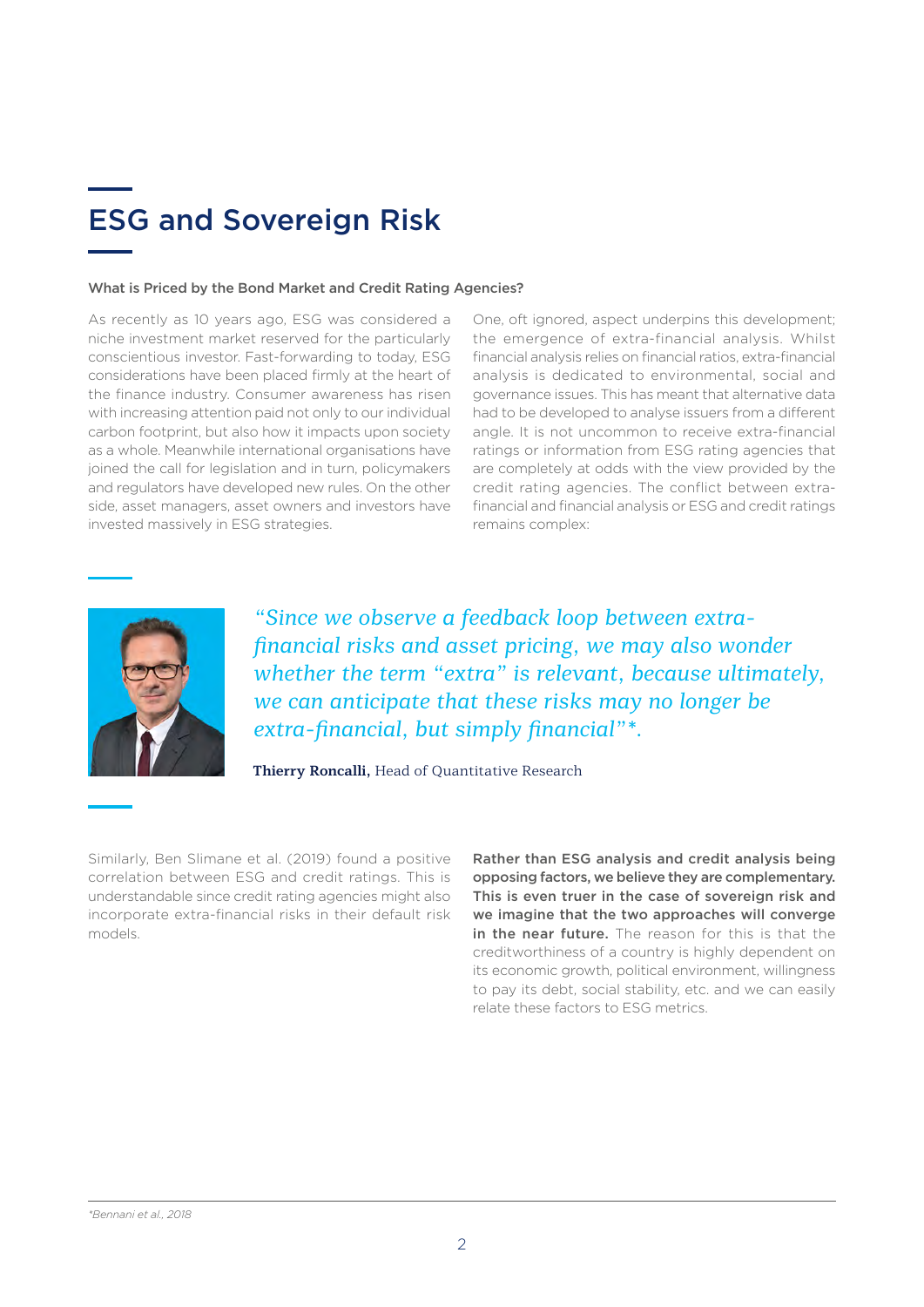## Key Findings

In this study carried out by Amundi Quantitative Research, the goal was to propose a new viewpoint on this relationship. This comprised of adding the most relevant ESG metrics to a more traditional approach, for example, where the bond yield spread of a country is explained by macro-economic variables such as economic growth or inflation and creditworthiness indicators such as the debt ratio or the probability of default measured by credit rating.

The aim is to identify these key ESG metrics and measure their marginal effects in order to determine which ESG themes are directly priced by the bond market. For instance, in the case of the environmental pillar, are transition or physical risks important drivers of the bond vield spread? We also investigate the ESG themes that are indirectly priced by the bond market through the credit rating. By considering both direct and indirect channels, we expect to identify the most relevant ESG indicators and themes for sovereign credit risk analysis.

As part of our analysis we grouped the data into 26 ESG themes broken down into 269 ESG variables. A single-factor analysis is performed on these variables to test their explanatory power on sovereign bond yields (after controlling for the effect of macroeconomic variables and the credit rating). We restrict our analysis to the 2015-2020 period in order to have a complete data set. Prior to 2010 in particular the data is not robust or relevant. Despite our aim to work on the largest possible sample of countries, the length and availability of some time series constrained our sample to 67 countries, which are nonetheless a fairly diverse mix of regions and levels of economic development.

Our analysis shows that all the 26 chosen ESG themes represent metrics that have an impact on determining a country's creditworthiness, which corroborates investor's integration of extra-financial criteria in bond pricing.

Dropping the analysis by individual E, S and G pillar, and combining the three different metrics together portrayed a different picture. The three pillars do not hold equal importance in sovereign bond pricing at a global level. Indeed, governance and environmental aspects dominate over social themes. Refining this analysis on separate samples of high-income vs. middleincome countries (Figures 1 and 2), we conclude that environmental issues are actually the primary concern for investors when assessing sovereign risk. Concerning the final multi-variate model, our estimation shows that fundamental analysis explains 70% of sovereign bond yields, whereas extra-financial analysis improves this figure by 13.5%. Combining financial and extra-financial analysis thus allows us to explain more than 80% of sovereign bond yields.

However, we observe a divergence between the two income groups in respect to the environmental dimension. While the sovereign yield of high-income countries is related to actions taken to address climate change, the sovereign yield of middle-income countries in contrast is sensitive to their resilience to natural hazards and their occurrence. These results reflect investor's perception that transition risk primarily affects developed countries whereas emerging countries are more concerned by physical risk. Governance follows closely, independent of the level of development. The clear cut-off between high and middle-income countries also lies in the importance of the social pillar. For the highest income countries, it is ranked well after E and G metrics. For middle-income countries, it is nearly as important as governance. We believe this could be explained by the homogeneity among high-income countries on many social achievements. More leeway for improvement in middle-income countries means it is therefore open to increased scrutiny by investors.

All in all, improvements in the identified E, S and G metrics result in a lower borrowing cost for the sovereign issuer, but the importance of each distinct pillar is a function of the country's level of development.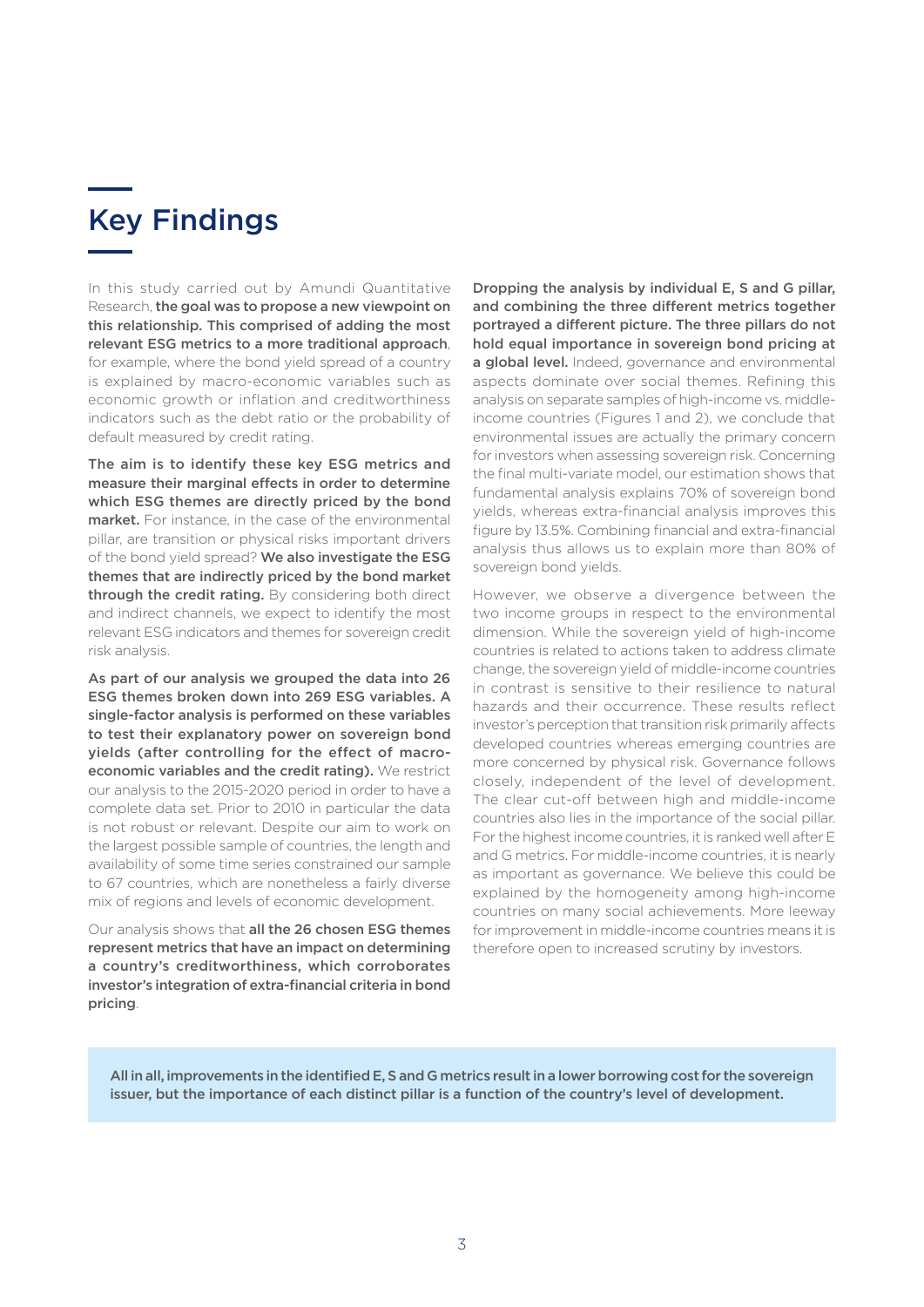

#### Figure 2: ESG pillar importance for middle income countries



*Source: Amundi Quantitative Research (2021)*

Figure 1: ESG pillar importance for high income countries

> Figures 1 and 2 demonstrate the order of importance of each indicator in explaining the impact on yield in our ESG model. Each pillar is represented by a different colour. It can be noted that for high income countries the environmental pillar is the winning theme, whith the social pillar lagging with no social indicators being chosen amongst the first nine most important indicators. These results suggest that ESG bond pricing for high income countries is dominated by environmental and governance factors.

> For middle income countries, the results are more balanced with no pillar lagging the others. This means the ESG landscape is fully accounted for in sovereign bond issues from these countries.

Finally, in attempting to predict credit ratings solely based on extra-financial criteria, our analysis demonstrates that governance and social pillars are actually the most critical factors. The E pillar lags behind the others, suggesting that credit rating agencies tend to underweight environmental issues. Combining all ESG indicators together, we demonstrate that for each rating segment (Figure 3), the set of selected indicators correctly predicts the rating in 95% of the cases on average. However, higher figures are obtained for high (AAA and AA) and low (B and CCC) rating segments with contrastingly lower accuracy figures for

middle rating segments (A, BBB and BB). Interestingly enough, we remark that the selected set of metrics used to predict credit ratings differ substantially from those used to explain sovereign bond yields. It could be concluded that this is explained by a disparity between the ESG indicators employed by credit rating agencies compared to those scrutinized by investors to appraise the country risk. However, we could also argue that the market selects ESG metrics that are not already embedded in credit ratings in order to avoid double counting.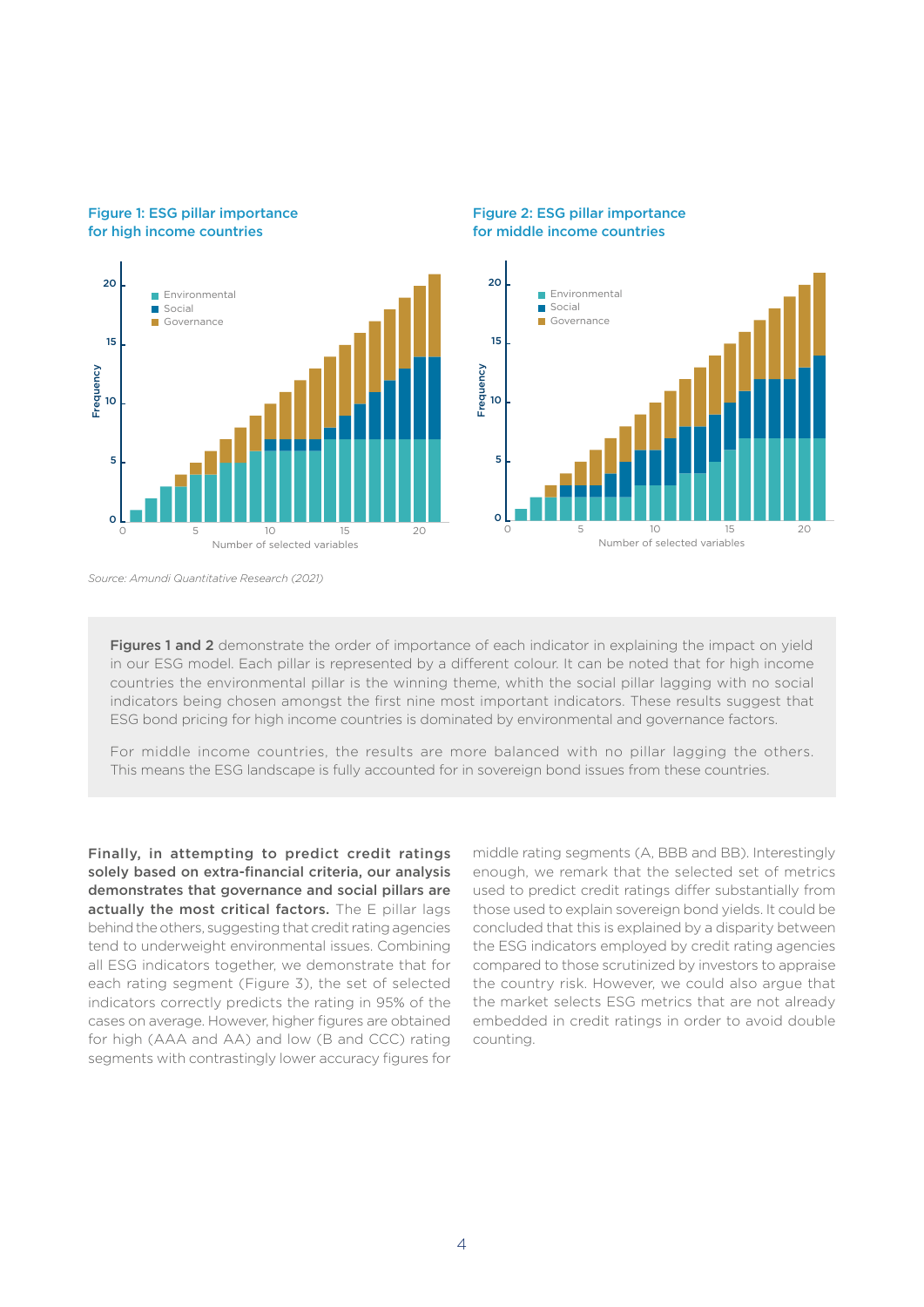

### Figure 3: Prediction accuracy (in %) of credit ratings by extra-financial analysis

*Source: Amundi Quantitative Research (2021)*

In conclusion, our analysis not only sheds light on the key ESG metrics and themes priced directly and indirectly by the bond market, but also allows us to rank the influence of the different E, S and G pillars depending on a country's level of development, highlighting that all factors are not equal. This is beneficial since some of the identified ESG indicators could complement traditional credit risk analysis when

deciding to hold a sovereign bond or evaluating country risk premium. In this context, conflicting extra-financial analysis and financial analysis does not appear reasonable. On the contrary, our results advocate for a greater integration between ESG analysis and credit analysis when assessing sovereign risk.

### Summary of the results:

| <b>WHAT IS DIRECTLY PRICED</b><br><b>BY THE MARKET?</b>                                                                                        | <b>WHAT IS INDIRECTLY PRICED</b><br>BY CREDIT RATING AGENCIES?                        |
|------------------------------------------------------------------------------------------------------------------------------------------------|---------------------------------------------------------------------------------------|
| Ranking importance: $E > G > S$<br>Significant market-based ESG indicators<br>(≠                                                               | Ranking importance: $G > S > E$<br>Relevant CRA-based ESG indicators                  |
| High income countries:<br>Transition risk ranked above Physical risk<br>Middle income countries:<br>Physical risk ranked above Transition risk | E metrics are less relevant                                                           |
| <b>S</b> matters for middle income countries.<br>especially for <b>Gender inequality,</b><br><b>Working conditions and Migration</b>           | Education, Demographics and Human rights<br>are prominent indicators for the S pillar |
| National security, Infrastructure and mobility<br>and International relationships<br>are the relevant <b>G</b> metrics                         | Government effectiveness, Business environment<br>and R&D dominate the G pillar       |
| Fundamental analysis explains 70%<br>of sovereign yields<br>Extra-financial analysis improves this figure<br>by an additional 13.5%            | Accuracy > 95%<br>Order of ranking accuracy:<br>$AAA$ , AA, B, CCC > A > BB > BBB     |

*Source: Amundi Quantitative Research (2021)*